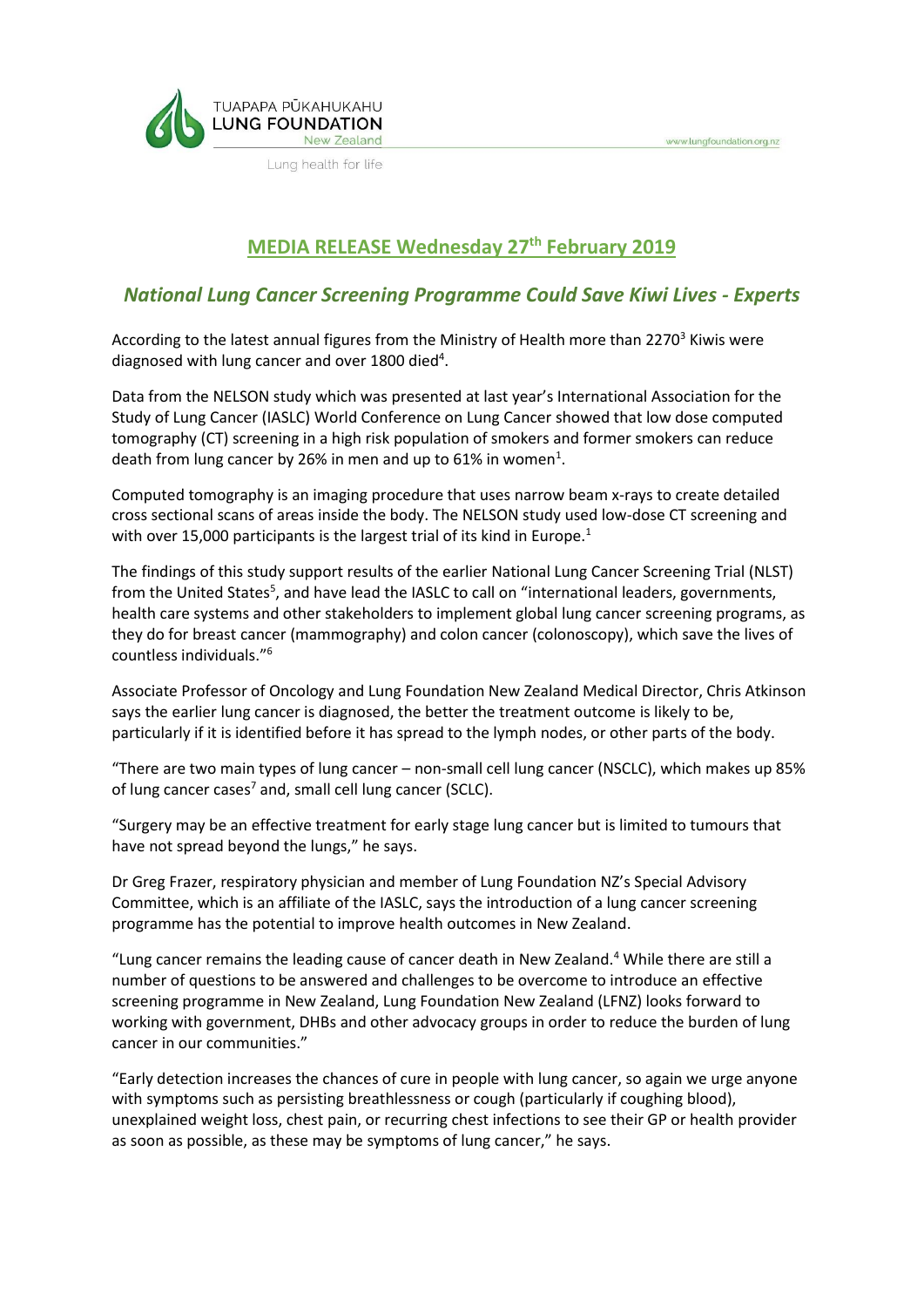

Lung health for life

Lung Foundation CEO, Philip Hope says the disease can affect anyone, including non-smokers, and more needs to be done to support those living with lung cancer in NZ.

www.lungfoundation.org.nz

"Unfortunately when it comes to treating lung cancer with medication, New Zealand lags behind the majority of OECD countries with its funding of next generation treatment options in the public health system."

"There are significant advances in the development of targeted therapies and immunotherapy medications including the most recent one to enter the NZ market alectinib; which has been shown to decrease the risk of progression or death in patients with a form of the disease called anaplastic lymphoma kinase (ALK) positive non-small-cell lung cancer, by 53%.<sup>8</sup>"

"These treatments have less toxicity than chemotherapy and significantly improve survival rates, giving patients more time with their families - particularly if the disease is caught earlier," he says.

- Ends -

Written by Impact PR. For more information, contact Mark Devlin [mark@impactpr.co.nz](mailto:mark@impactpr.co.nz) 021 509060

#### **References**

- 1. International Association for the Study of Lung Cancer (IASLC). NELSON study shows CT screening for nodule volume management reduces lung cancer mortality by 26% in men. Available from [https://wclc2018.iaslc.org/media/2018%20WCLC%20Press%20Program%20Press%20Releas](https://wclc2018.iaslc.org/media/2018%20WCLC%20Press%20Program%20Press%20Release%20De%20Koning%209.25%20FINAL%20.pdf) [e%20De%20Koning%209.25%20FINAL%20.pdf.](https://wclc2018.iaslc.org/media/2018%20WCLC%20Press%20Program%20Press%20Release%20De%20Koning%209.25%20FINAL%20.pdf) Accessed November 2018.
- 2. De Koning H, et al. Effects of volume CT lung cancer screening: mortality results of the NELSON randomised-controlled population based trial. J Thoracic Oncol 2018;13(10) Suppl: S185. Abstract PL02.05 presented at the IASLC 19th World Conference on Lung Cancer, 23- 26 September 2018. Toronto, Canada.
- 3. Ministry of Health. Selected Cancers 2014, 2015, 2016. 30 April 2018. Available from: [https://www.health.govt.nz/publication/selected-cancers-2014-2015-2016.](https://lnk.ie/32NRR/e=content@nzdoctor.co.nz/https:/www.health.govt.nz/publication/selected-cancers-2014-2015-2016) Accessed: November 2018.

#### **About lung cancer**

Lung cancer is New Zealand's biggest cancer killer. 5 Kiwis every day (Five times the national road toll). Lung cancer kills more kiwis than; breast cancer, prostate cancer and melanoma combined.

Lung cancer does not discriminate - even healthy people can develop lung cancer. In fact one in five patients have never smoked and only 30% of patients diagnosed with lung cancer smoke at the time of diagnosis. Lung cancer is the most common cause of cancer death for men aged 45 - 74 years and women aged 65 - 74 years. Lung cancer represents one of the largest health inequalities in NZ with markedly poorer outcomes for Maori and Pacifica compared to Pakeha New Zealanders. There is a major cause of disparity of health outcomes between Maori and non-Maori, as lung cancer rates are four times higher in Maori women and nearly three times higher in Maori men.